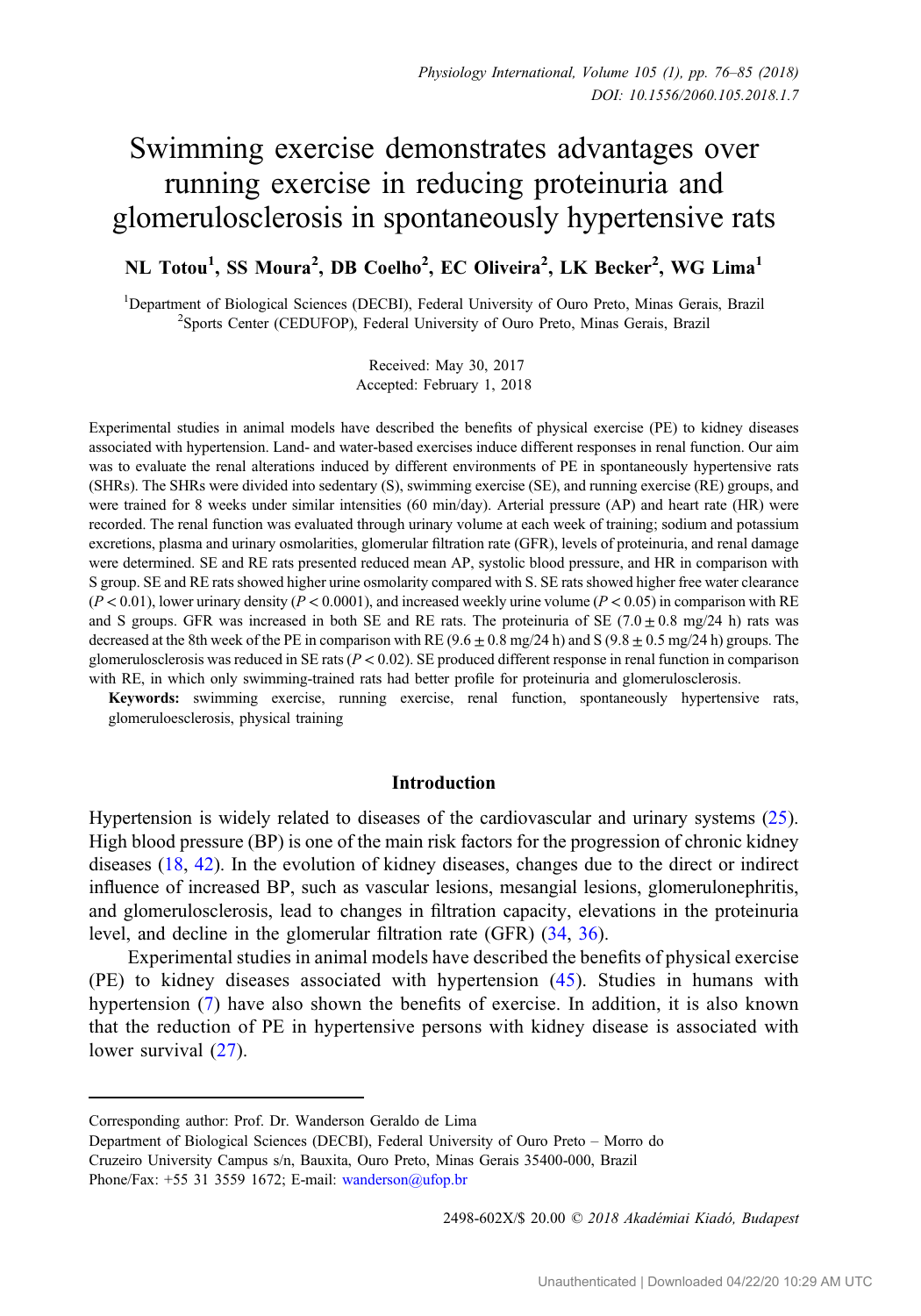Alterations in renal function, both short term and long term, caused by PE depend on the environment in which the exercise was performed [\(12](#page-8-0), [19](#page-8-0), [39](#page-9-0)). PE that is performed in a land environment produces increased sympathetic activity and cardiac output, and decreased blood flow from some organs, especially to the kidneys [\(13](#page-8-0)). On the other hand, PE that is performed in aquatic environments induces translocation of peripheral flow to the central part of the body, which stimulates the secretion of atrial natriuretic peptide (ANP) [\(2](#page-7-0)); increases urinary volume; causes loss of sodium and potassium; and suppresses vasopressin, renin, and plasma aldosterone ([9,](#page-8-0) [30\)](#page-9-0).

Few studies have compared the different modalities of PE and their effects on the renal system, especially in hypertensive conditions. Totou et al. [\(39](#page-9-0)) demonstrated that, in spontaneously hypertensive rats (SHRs), PE that is performed in an aquatic environment (swimming) improved the sensitivity of the cardiopulmonary reflex and led to an early decrease in systolic BP compared with exercise performed on land (treadmill) of the same duration and intensity. Gomes et al. ([19\)](#page-8-0) showed in humans with hypertension that an exercise performed in a land environment increased the diastolic BP (DBP), whereas the same exercise performed in an aquatic environment reduced the DBP.

Given that there are important physiological differences between running and swimming, the purpose of this study was to evaluate the renal function alterations induced in different environments of PE in SHR.

#### Methods

#### Ethical care

The procedures performed in the study were approved by the Animal Research Ethics Committee of the Federal University of Ouro Preto (CEUA no. 02/2013).

## Rats

Male SHRs of the SHR line, with body mass varying between 350 and 400 g, obtained from the Laboratory of Hypertension of the Federal University of Minas Gerais, were used. The rats were divided into three experimental groups, such as running exercise (RE), swimming exercise (SE), and sedentary (S), and were housed in plastic boxes, provided with water, and fed *ad libitum*, with controlled temperature of  $27 \pm 1$  °C and 12-h light–dark cycle.

### Training protocols

RE training. The rats underwent a 5-day period of adaptation to training consisting of a daily running session on a treadmill with a speed of 18 m/min. Each day, the exercise duration was increased by 10 min. The training was conducted for 8 weeks in 60-min daily races. The speed of the race was maintained at 18 m/min in the first 3 weeks, and then increased to 20 m/min in the 4th week, 22 m/min in the 5th and 6th weeks, and 24 m/min in the 7th and 8th weeks [\(1](#page-7-0), [35\)](#page-9-0).

SE training. All adaptation and swimming training procedures were carried out in a tank adapted for rats. Water depth was 50 cm and temperature was set to  $30-32$  °C. The training consisted of 60-min swimming sessions 5 days/week for 8 weeks. The swimming time on the 1st day was 10 min, which was increased daily by 10 min until it reached 60 min on the 5th day. The training was conducted for 8 weeks with 60-min daily sessions. During the first 3 weeks, swimming sessions were performed without load. At week 4, a weight equivalent of

Physiology International (Acta Physiologica Hungarica) 105, 2018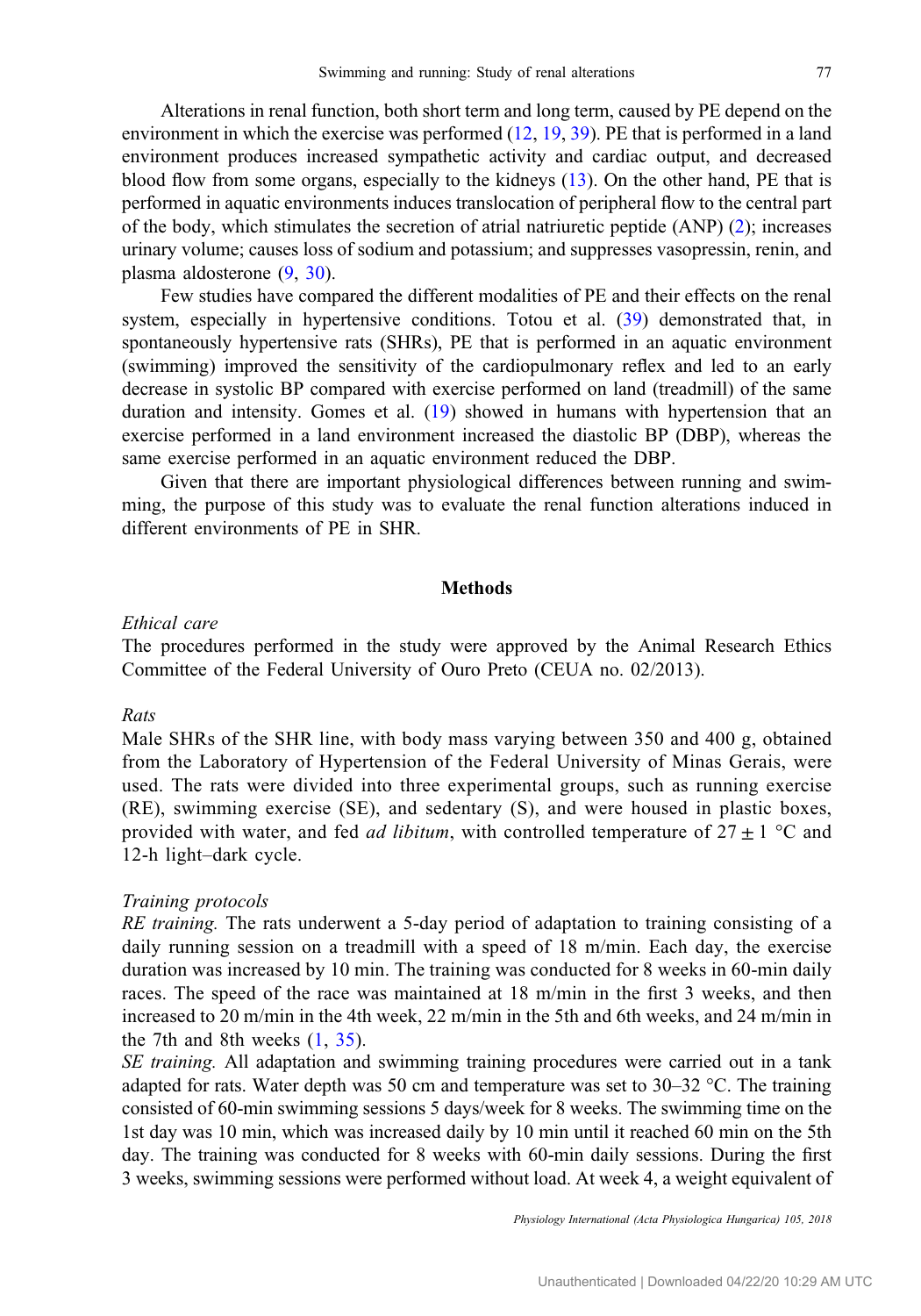a body mass overload of 2% was attached to the rats' tails. In the 5th and 6th weeks, the overload was increased to 4% and then to 6% in the 7th and 8th weeks. PE under load is necessary once the rats adapt to exercise intensity during the protocol; in addition, our goal was to set exercise intensity close to submaximal. Data in the literature noted that S rats are able to maintain a stable lactate/removal at a work load 20 m/min for treadmill and 5.5% of body weight for swimming ([6](#page-8-0)) and other works show that 25 m/min for treadmill and 6% of body weight for swimming were maximal lactate steady states ([3\)](#page-7-0).

## Evaluation of cardiovascular parameters

After 8 weeks of physical training, the rats were anesthetized with a mixture of ketamine (80 mg/kg) and xylazine (10 mg/kg). Polyethylene cannulas filled with a solution of heparin in isotonic saline were implanted in the femoral artery to record BP and heart rate (HR). The BP records were made 24 h after surgery. Before beginning the records, the rats remained in the recording room for at least 1 h to adapt to the environmental conditions. Immediately before beginning the records, a solution of heparin in isotonic saline was injected into the femoral artery to prevent clot formation at the vascular end. The arterial cannula was connected to a pressure transducer linked to a PowerLab 400 digital biological signal acquisition system (ADInstruments, Sydney, Australia). The Chart 4.0 for Windows software was used to record the BP and HR. The baseline levels of BP and HR were evaluated for a 40-min period in each group.

# Evaluation of renal function

Every week during the experimental protocol, the rats were individually housed with free access to water and food in metabolic cages (Beira Mar LTDA, São Paulo, Brazil) for a 24-h period for urine collection. The metabolic cages offer 99% separation efficiency of urine and feces. Assuring maximum purity of samples, the feeder is isolated from the collection compartments of feces and urine, which excludes contamination with feed. Water consumption was controlled at standard volume (200 ml). Urine produced in 24 h was gravimetrically measured, and samples were immediately frozen at −20 °C for further analysis. Urinary volume was obtained at the end of first 7 weeks of physical training. Urinary sodium and potassium concentrations were measured in a flame photometer (CELM FC-180, Belo Horizonte/MG, Brazil) and urinary sodium and potassium excretions were calculated. Plasma and urinary osmolarities were evaluated with an osmometer (Osmomette 5004; Tech Circle, Natick, MA, USA). Blood and urine creatinine concentrations were determined by colorimetric kinetic using a kit (Bioclin, Belo Horizonte, Brazil) based on the Jaffé reaction, and used to estimate the GFR by calculating creatinine clearance. The levels of proteinuria were determined using a Lab Test kit (Lab Test, Minas Gerais, Brazil) in spectrophotometric assay following the manufacturer's instructions. For determining urinary density, a refractometer device (RTP-20 ATC, Instrutherm, São Paulo, Brazil) was used. For evaluating the free water clearance  $(CH<sub>2</sub>O)$ , the osmolar clearance was calculated with the following equation: Cosm = (urine osmolarity  $\times$  total urine volume)/plasma osmolarity. CH<sub>2</sub>O was calculated using the following equation:  $CH<sub>2</sub>O =$  total urine volume–Cosm.

#### Histological evaluations

During euthanasia of the rats, the kidneys were removed and fixed in buffered formalin solution for a minimum of 72 h and embedded in paraffin. The tissues were processed through routine histological techniques to obtain 4-μm-thick paraffin sections that were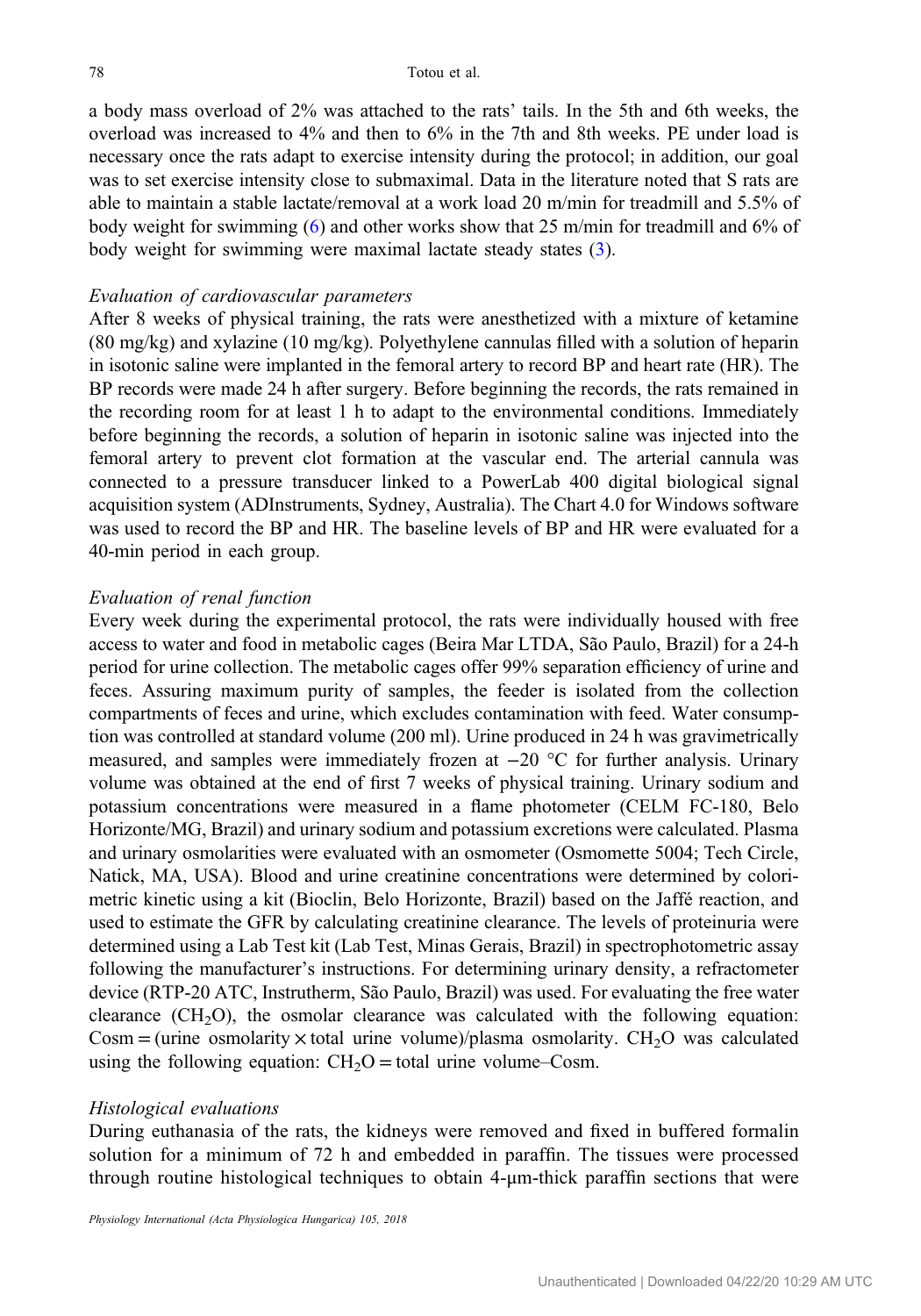then mounted on glass slides. Histological sections were stained with hematoxylin and eosin to evaluate tissue inflammatory infiltration and sclerosis of the vascular network in the glomeruli. For determining the inflammatory pattern, we used 20 random images of each rat in a 440-fold increase (total area:  $1.49 \times 10^6 \text{ }\mu\text{m}^2$ ), obtained with the Leica BM5000 microscope, with a digital camera (Leica DFC 300 FX, Leica Microsystems, Wetzlar, Germany) coupled with RGB module activated and associated with the Leica Application Suite image capture software. The total cells were quantified using the Leica Q-Win Plus software by automatic counting of the total cell nuclei present in each image. The differences in inflammatory processes were assessed by differences between the total number of cells in the same total area of renal tissue. Glomerulosclerosis was determined by counting the sclerotic glomeruli, using 20 random images of each rat in a 110-fold increase (total area:  $5.96 \times 10^6 \text{ }\mu\text{m}^2$ ) obtained as described above. The glomerulosis index was calculated using the ratio of the numbers of sclerotic glomeruli to the total glomeruli ([3](#page-7-0)).

## Statistical analyses

Data were tested for normality using the Kolmogorov–Smirnov test. Data that presented a normal distribution were inferred using an analysis of variance table, analyzed with Tukey's *post-hoc* test, and expressed as mean  $\pm$  standard error. For the other (non-normal) data, the Kruskal–Wallis test was used followed by Dunn's post-hoc test. Non-normal data are expressed as median and 5% and 95% percentiles. Analyses were performed with GraphPad Prism software (version 6.0; GraphPad, San Diego, CA, USA). Differences were considered significant when  $P$  values were <0.05.

## Results

## BP and HR

SE and RE rats presented reduced mean arterial pressure (AP) (mmHg) and systolic AP (mmHg) compared with S rats. Similarly, PE that is performed in aquatic and land environments decreased the resting HR in SE and RE rats compared with S rats (Table [I](#page-4-0)).

#### Evaluation of renal function

Rats that did not perform PE and those that performed PE in aquatic or land environments presented similar patterns of water intake and sodium and potassium excretions (Table [I](#page-4-0)). However, both SE and RE rats showed higher urine osmolarity. The SE rats showed higher free water clearance and lower urinary density compared with S and RE rats (Table [I](#page-4-0)). Moreover, SE rats presented increased weekly urine volume for 7 weeks compared with S rats. The urine volume of SE rats was also increased in relation to that of RE rats in the 1st, 5th, and 7th weeks of the experiment (Fig. [1](#page-4-0)). GFR was increased in both SE and RE rats when compared with S rats (Fig. [2a\)](#page-5-0). In another measurement, the proteinuria of SE rats was decreased compared with the other groups at the 8th week of the exercise training (Fig. [2b](#page-5-0)).

#### Renal morphology

No cellular degenerative processes, necrotic lesions, and reparative lesions were found in any rats. Moreover, the glomerulosis index and glomerulosclerosis were reduced in SE rats when compared with the S rats (Fig. [3](#page-5-0)). In addition, no differences were found in the total number of cells between rats that performed PE and those that did not (Table [I](#page-4-0)).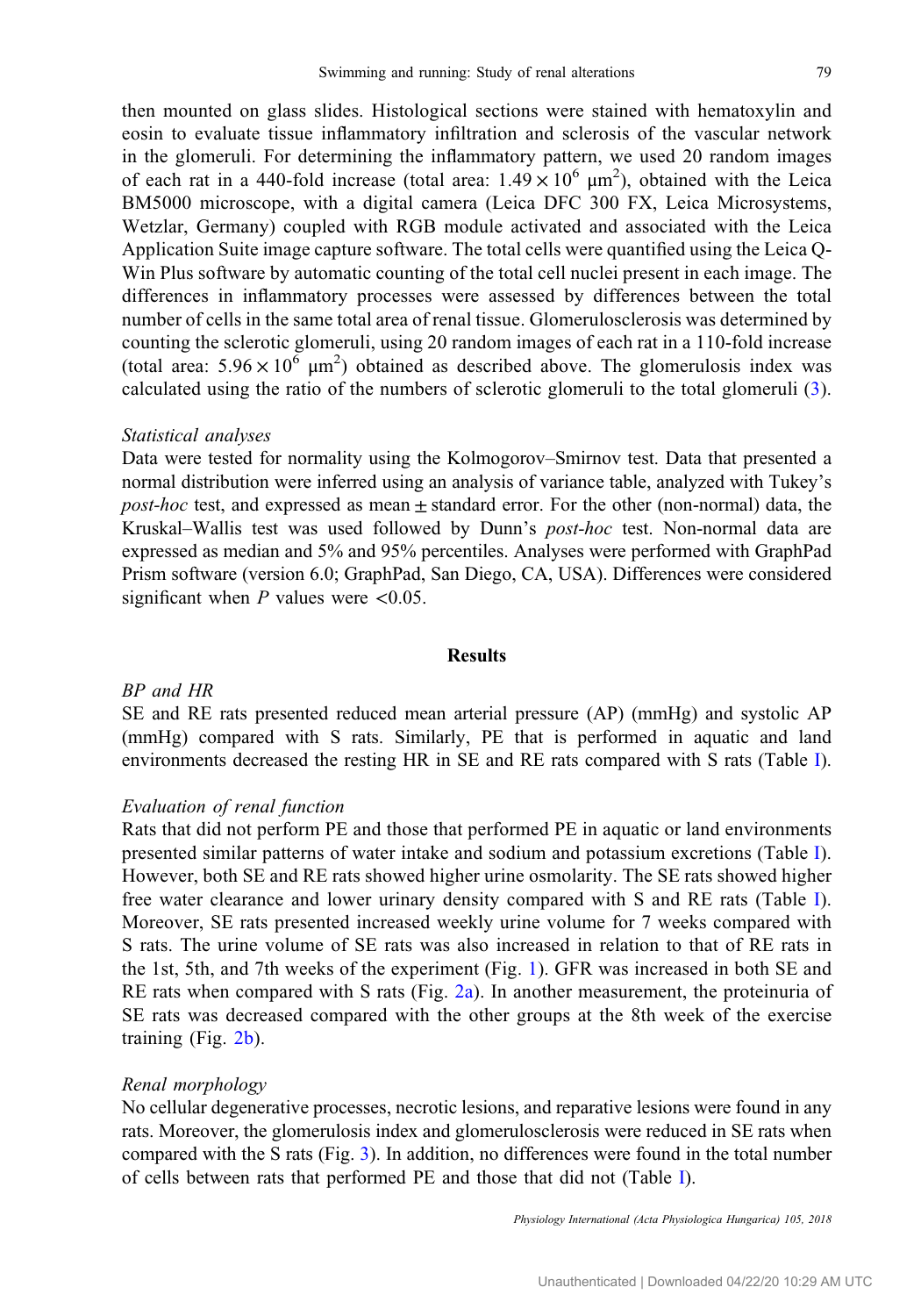#### <span id="page-4-0"></span>80 Totou et al.

| <i>Table I.</i> Cardiovascular and renal function parameters pressure in sedentary (S), running (RE), and swimming |  |                                                       |  |  |  |  |  |
|--------------------------------------------------------------------------------------------------------------------|--|-------------------------------------------------------|--|--|--|--|--|
|                                                                                                                    |  | exercise (SE)-trained spontaneously hypertensive rats |  |  |  |  |  |

|                                      | S              | RE               | <b>SE</b>           |
|--------------------------------------|----------------|------------------|---------------------|
| Heart rate (beats/min)               | $398 \pm 8$    | $312 \pm 13*$    | $307 \pm 13*$       |
| Systolic arterial pressure<br>(mmHg) | $183 \pm 4$    | $145 \pm 3*$     | $145 \pm 2*$        |
| Mean arterial pressure<br>(mmHg)     | $155 \pm 3$    | $139 \pm 3*$     | $134 \pm 3*$        |
| Body weight (g)                      | $381 \pm 5$    | $315 \pm 10$     | $321 \pm 8.5$       |
| Water intake (ml)                    | $42.3 \pm 1.5$ | $44.7 \pm 1.0$   | $44.1 \pm 3.4$      |
| Urinary sodium excretion<br>(mEq)    | $56 \pm 6$     | $66 \pm 6$       | $91 \pm 13$         |
| Urinary potassium<br>excretion (mEq) | $21.5 \pm 2$   | $28 \pm 3$       | $32 + 5$            |
| Osmolarity urinary<br>(mOsmol)       | $669 \pm 61$   | $1,366 \pm 205*$ | $1,630 \pm 87*$     |
| Osmolarity plasma<br>(mOsmol)        | $326.4 \pm 30$ | $312 \pm 38$     | $278 \pm 38$        |
| Free water clearance (ml)            | $-85.2 \pm 26$ | $-302 \pm 81$    | $-396 \pm 71*$      |
| Urinary density (g/ml)               | $36.4 \pm 2.7$ | $36.8 \pm 2.8$   | $13.8 \pm 1.5^{\#}$ |
| Glomerulosclerosis (total<br>number) | $54.7 \pm 7$   | $39.7 \pm 7.4$   | $23.8 \pm 7.7*$     |
| Glomerulosis index                   | $0.6 \pm 0.06$ | $0.5 \pm 0.08$   | $0.2 \pm 0.07*$     |
| Number of inflammatory<br>cells      | $389 \pm 23.8$ | $420 \pm 28.3$   | $407 + 10.8$        |

Values are expressed as mean ± SEM. Statistically significant differences in one-way ANOVA.  $*P < 0.05$  vs. group S and  $*P < 0.0001$  vs. groups RE and S



Physiology International (Acta Physiologica Hungarica) 105, 2018

Fig. 1. Urine volume (ml) for 7 weeks of sedentary (S), running (RE), and swimming exercise (SE)-trained spontaneously hypertensive rats. \*P < 0.001 in comparison

with S group;  $^{#}P$  < 0.01 in comparison with RE group;  $+P < 0.01$  in comparison with S group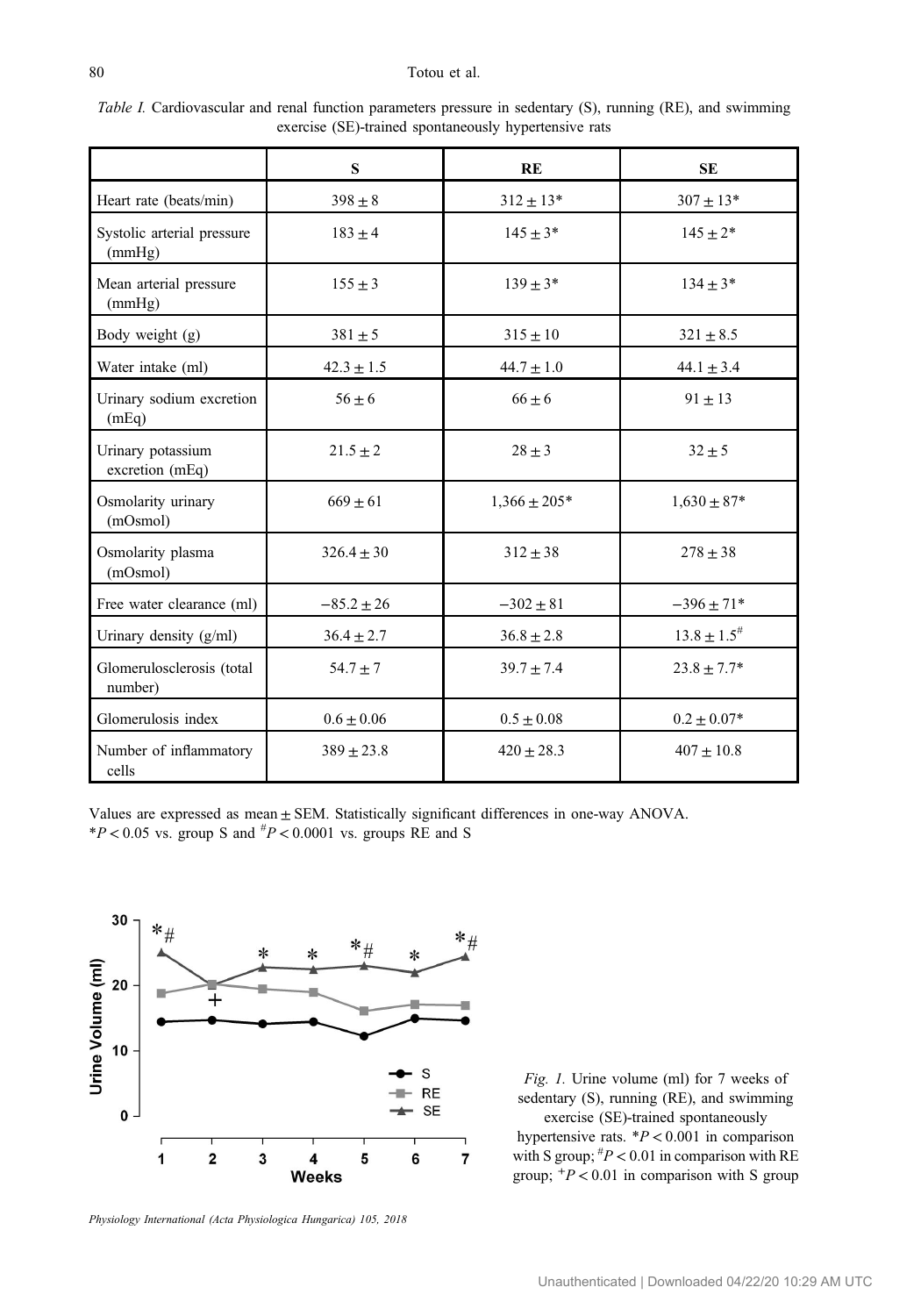<span id="page-5-0"></span>

Fig. 2. (a) Glomerular filtration rate (GFR) and (b) levels of proteinuria (mg/24 h) after training in running (RE), swimming exercise (SE), and group sedentary (S) of SHR. Data are mean  $\pm$  SEM. \*P < 0.01 in comparison with S group; \*\*P < 0.001 in comparison with RE group; \*\*\*P < 0.04 in comparison with RE and S groups



Fig. 3. Representative photomicrography's of kidney of sedentary (S), running (RE), and swimming exercise (SE)-trained spontaneously hypertensive rats. (a) Group S. Note the presence of sclerotic glomeruli (arrow) and normal tubules. (b) Groups RE and (c) SE. Note the normal histopathological picture of hematoxylin and eosin staining. GL: glomeruli; RT: renal tubule. Barr = 50  $\mu$ m

#### **Discussion**

Aerobic exercises, such as swimming, running, and walking, are used as non-pharmacological therapy in the treatment of hypertension  $(5, 14, 37)$  $(5, 14, 37)$  $(5, 14, 37)$  $(5, 14, 37)$  $(5, 14, 37)$  $(5, 14, 37)$ . However, the effects of aquatic exercise are still not well understood. Our data show that SHRs trained in the aquatic environment produced more urine with higher free water clearance and lower urinary density. This is the first study to show that PE performed in water induces the lowest level of proteinuria and glomerulosis compared with training carried out in land.

Resting HR is considered to be an excellent marker of physical training in both humans and rats. This study demonstrated a decrease in HR and resting BP for both rats trained in water and for those trained on land. This result indicates that both physical training protocols used in the study were effective in causing changes in the cardiovascular system. Endlich et al. ([8\)](#page-8-0) trained SHRs in both aquatic and land environments. Training in both environments was efficient in reducing HR and BP.

In classic studies, it has been shown that immersion induces increased free water clearance  $(8, 11)$  $(8, 11)$  $(8, 11)$  $(8, 11)$  $(8, 11)$  probably owing to the inhibition of vasopressin release  $(15, 31)$  $(15, 31)$  $(15, 31)$  $(15, 31)$  $(15, 31)$ , and that the primary mechanism of vasopressin release control is the mechanoreceptors (arterial baroreceptors and cardiac receptors) ([15,](#page-8-0) [31](#page-9-0)). Totou et al. [\(39](#page-9-0)) showed that exercise performed in an aquatic environment induces a greater sensitivity of the cardiopulmonary reflex; therefore,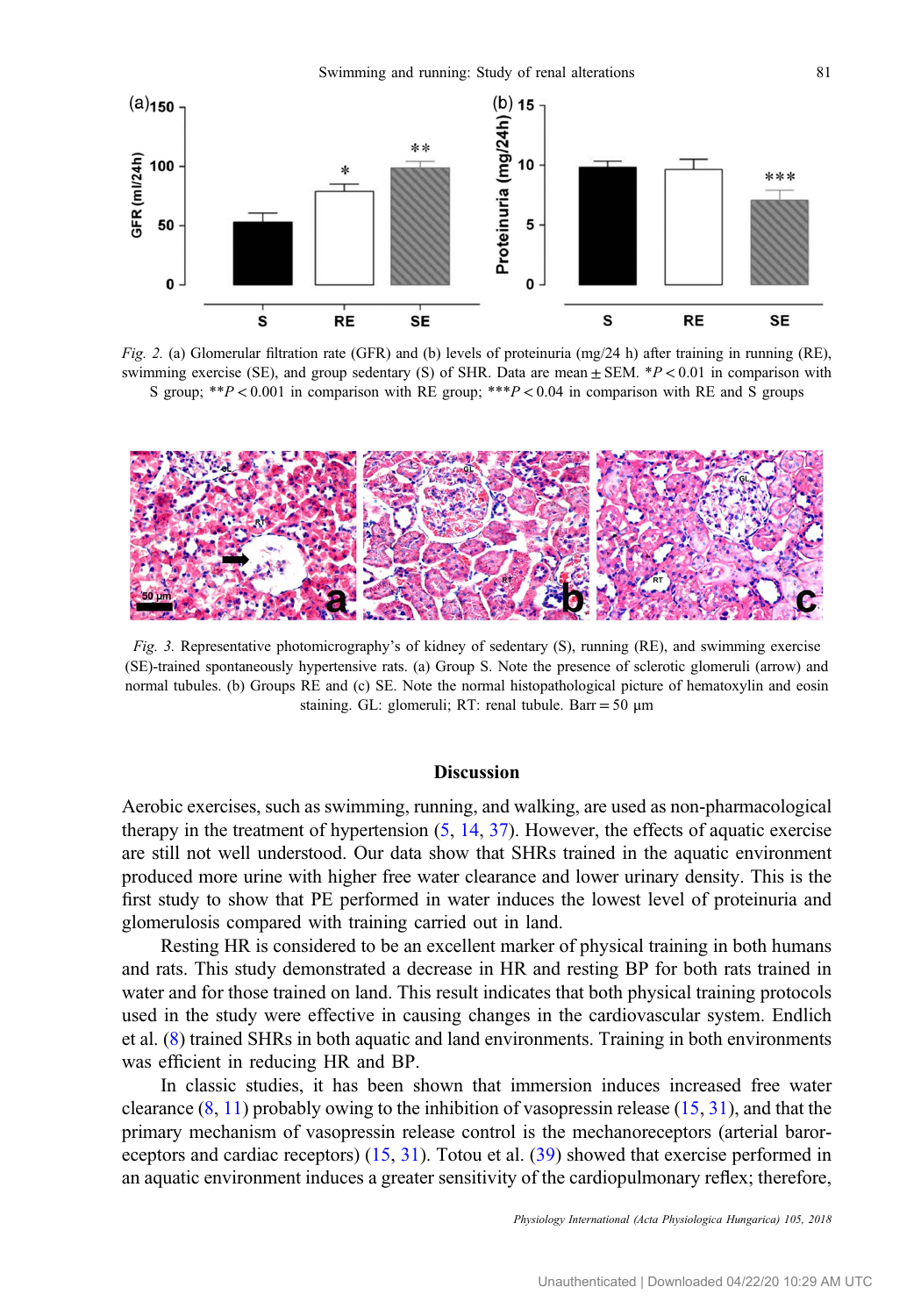rats trained in water had greater activation of the cardiorenal axis, inducing greater diuresis. Endlich et al. [\(8](#page-8-0)) compared the effect of the two training media on the ANP production of SHRs, and found higher levels of ANP in the group that performed aquatic exercise. In this study, no differences in urine sodium levels were observed; however, urine osmolarity was higher for the trained groups, indicating a better capacity for solute elimination. A study conducted by Ito et al. [\(21](#page-8-0)) showed that PE increased the expression of nitric oxide (NO) in the renal medulla of SHRs, which contributed to the inhibition of solute absorption and increase of water permeability of the collecting tubes ([14,](#page-8-0) [16](#page-8-0), [29](#page-9-0)). In this study, the group trained in the aquatic environment produced more urine during the training weeks, which may indicate that the training medium may lead to different alterations in the control of renal tubular reabsorption.

Classic studies indicate that, in arterial hypertension, renal ischemia secondary to functional vasoconstriction of afferent arterioles (initiated by an increase in renal vascular resistance), decreased renal blood flow, and increased filtration fraction, generates progressive damage to glomerular tuft capillaries, leading to collapse of the blood filtration network and consequently the sclerosis of these glomeruli. One of the first signs of glomerulosclerosis is elevated proteinuria. The evolution of glomerulosclerosis then leads to nephrotic syndrome with impairment of all renal functions  $(40)$  $(40)$ .

In animal models with chronic renal failure, diabetic nephropathy [\(22](#page-8-0), [24,](#page-8-0) [40](#page-9-0)), and also in SHR and fructose-fed rats [\(40](#page-9-0), [43](#page-9-0)), PE produces renal-protective effects, decreasing plasma creatinine and proteinuria and improving glomerulosclerosis. In this study, we found that PE, regardless of the medium, improves the GFR. Interestingly, the proteinuria and glomerulosis levels were lower only in the group trained in aquatic environment. Barbosa Neto et al. [\(3\)](#page-7-0) showed attenuation of glomerulosis in SHR trained in an aquatic environment, and attributed this improvement to the decrease of renal sympathetic activity in the trained rats.

Possibly, the aquatic environment contributes more than the land environment to the decrease of sympathetic activity, owing to the chronic stimulation of cardiopulmonary receptors. Studies in the literature have shown that chronic loading of cardiopulmonary receptors due to volume expansion or increasing extracellular volume modulates sympathetic and baroreflex activities [\(17](#page-8-0), [38\)](#page-9-0). The limitation of this study is that we did not measure renal sympathetic activity, future studies will be necessary to elucidate the possible sympathetic renal differences in training types. Data in the literature [\(28](#page-8-0)) have shown that renal denervation in dogs completely abolished diuretic and natriuretic responses to water immersion, whereas hemodynamic responses in these animals remained equal to those in intact dogs. It is therefore likely that renal sympathetic nerve activity (RSNA) plays a major role in determining natriuresis during water immersion. This conclusion supports the hypothesis that a reflex reduction of RSNA originating in the cardiopulmonary mechanoreceptors (cardiac–renal neural reflex) may be responsible, at least in part, for the diuresis and natriuresis that occur during water training ([20\)](#page-8-0).

During exercise, the cardiopulmonary reflex activation also contributes to the modulation of the sympathetic activity. When exercising on a cycle ergometer, the sympathetic nervous activity of the skeletal muscles is decreased when the cardiopulmonary reflex is activated through the increase of the rotations per minute ([23\)](#page-8-0). The changes produced by PE in central blood volume stimulate the cardiopulmonary reflex, which modulates the BP response during exercise, as well as the operating range of the baroreflex ([32](#page-9-0)–[34,](#page-9-0) [41](#page-9-0)).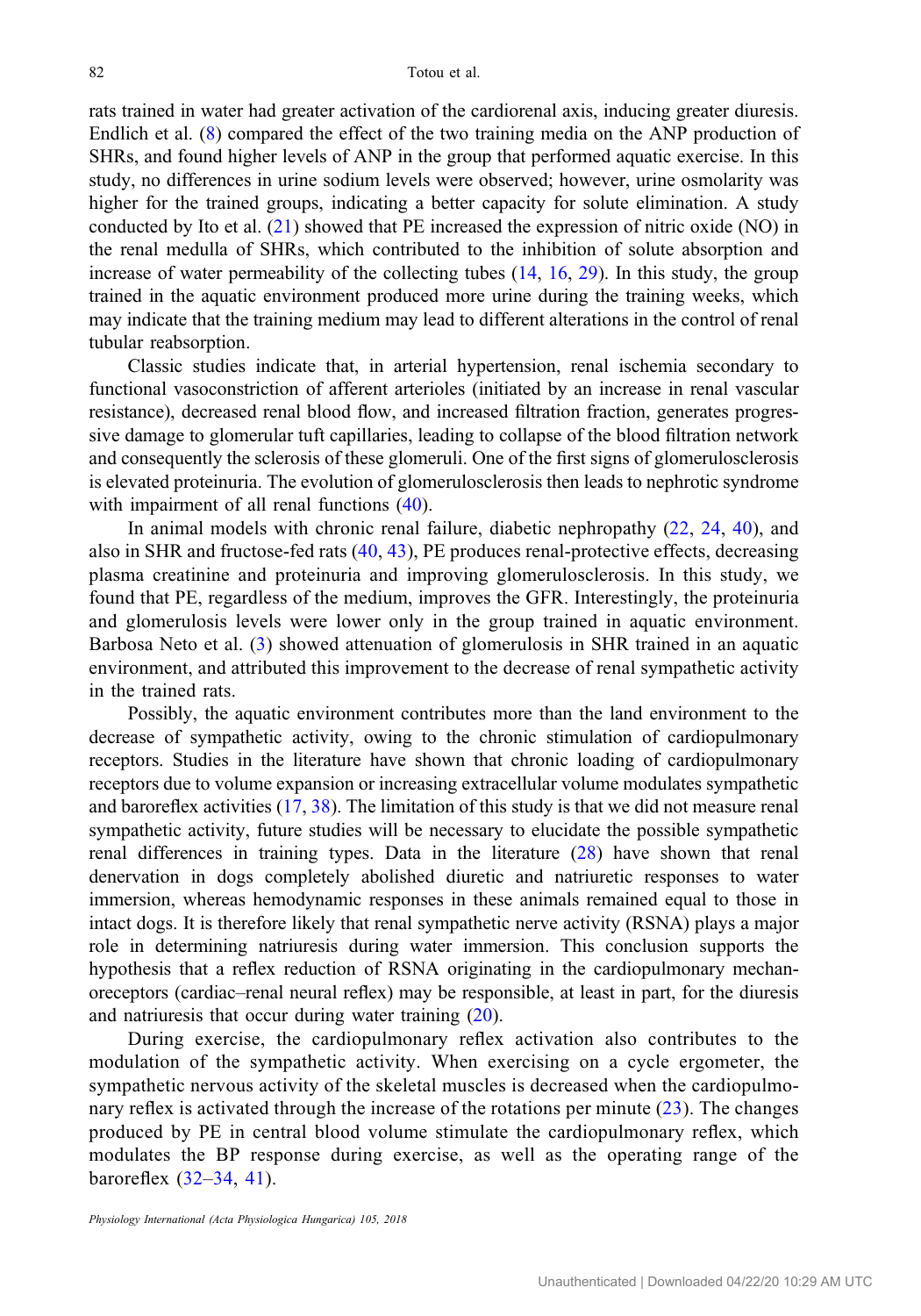<span id="page-7-0"></span>The better responses observed in swim exercise may be related to the immersion effects, such as suppression of aldosterone secretion, alterations in intrarenal blood flow distribution, decrease in sympathetic nervous system activity, and alterations in the endogenous release of renal prostaglandins ([10\)](#page-8-0). We believe that long-term exercise in water can induce the responses citied above, and it may contribute more to reducing renal ischemia induced secondarily by hypertension than RE.

Data suggest that the upregulation of renal NO by exercise may contribute, at least in part, to the antihypertensive and renal-protective effects in SHR ([21\)](#page-8-0). Previous studies have shown positive correlation between water exercise and increase in cerebral flow, these studies illustrate the potential for enhanced shear-stress-mediated vascular adaptation by exercising in water, so it is possible that aquatic exercise induces higher NO production in different tissues (4).

The mechanism by which exercise training alters reflex renal sympathoinhibition, diuresis, and natriuresis in response to acute volume expansion is not fully understood. It has been reported that acute volume expansion produces an increase in NO in microdialysate from the paraventricular nucleus ([26](#page-8-0)). Furthermore, inhibition of NO synthase within the paraventricular nucleus causes a blunting of renal sympathoinhibitory as well as renal excretory responses to acute volume expansion [\(26\)](#page-8-0). Zheng et al. [\(44\)](#page-9-0) showed that exercise improves endogenous NO mechanisms within the paraventricular nucleus.

Both types of exercise training maintained the GFR, but only swim exercise was able to moderate glomerulosclerosis and proteinuria. The evolution of the renal insufficiency begins with a decrease in the total number of functional nephrons and an increase in protein load  $(35)$  $(35)$ . Analyzing the evolution of the disease, the RE was able to maintain the GFR, which is the final step in the progression of renal failure, so the swimming training is more effective in preventing renal dysfunction.

We conclude that physical training alters the renal tubular reabsorption and improves the GFR in SHR; however, only swimming training leads to better profile of the proteinuria and glomerulosclerosis.

#### Acknowledgements

The authors would like to thank Minas Gerais Research Support Foundation (FAPEMIG) and the Federal University of Ouro Preto (UFOP) for supporting this work. They would also like to thank the Multiusuários Laboratory and the Biological Science Research Nucleus of UFOP.

## **REFERENCES**

- 1. Almeida JA, Petriz Bde A, da Costa Gomes CP, Pereira RW, Franco OL: Assessment of maximal lactate steady state during treadmill exercise in SHR. BMC Res. Notes 30, 661 (2012)
- 2. Arborelius M Jr, Ballidin UI, Lilja B, Lundgren CE: Hemodynamic changes in man during immersion with the head above water. Aerosp. Med. 43, 592–598 (1972)
- 3. Barbosa Neto O, Abate DT, Marocolo Junior M, Mota GR, Orsatti FL, Rossi e Silva RC, Reis MA, da Silva VJ: Exercise training improves cardiovascular autonomic activity and attenuates renal damage in spontaneously hypertensive rats. J. Sports Sci. Med. 12, 52–59 (2013)
- 4. Carter HH, Spence AL, Pugh CJ, Ainslie P, Naylor LH, Green DJ: Cardiovascular responses to water immersion in humans: impact on cerebral perfusion. Am. J. Physiol. Regul. Integr. Comp. Physiol. 306, 636–640 (2014)
- 5. Cider A, Svealv BG, Tang MS, Schaufelberger M, Andersson B: Immersion in warm water induces improvement in cardiac function in patients with chronic heart failure. Eur. J. Heart Fail. 8, 308–313 (2006)

Physiology International (Acta Physiologica Hungarica) 105, 2018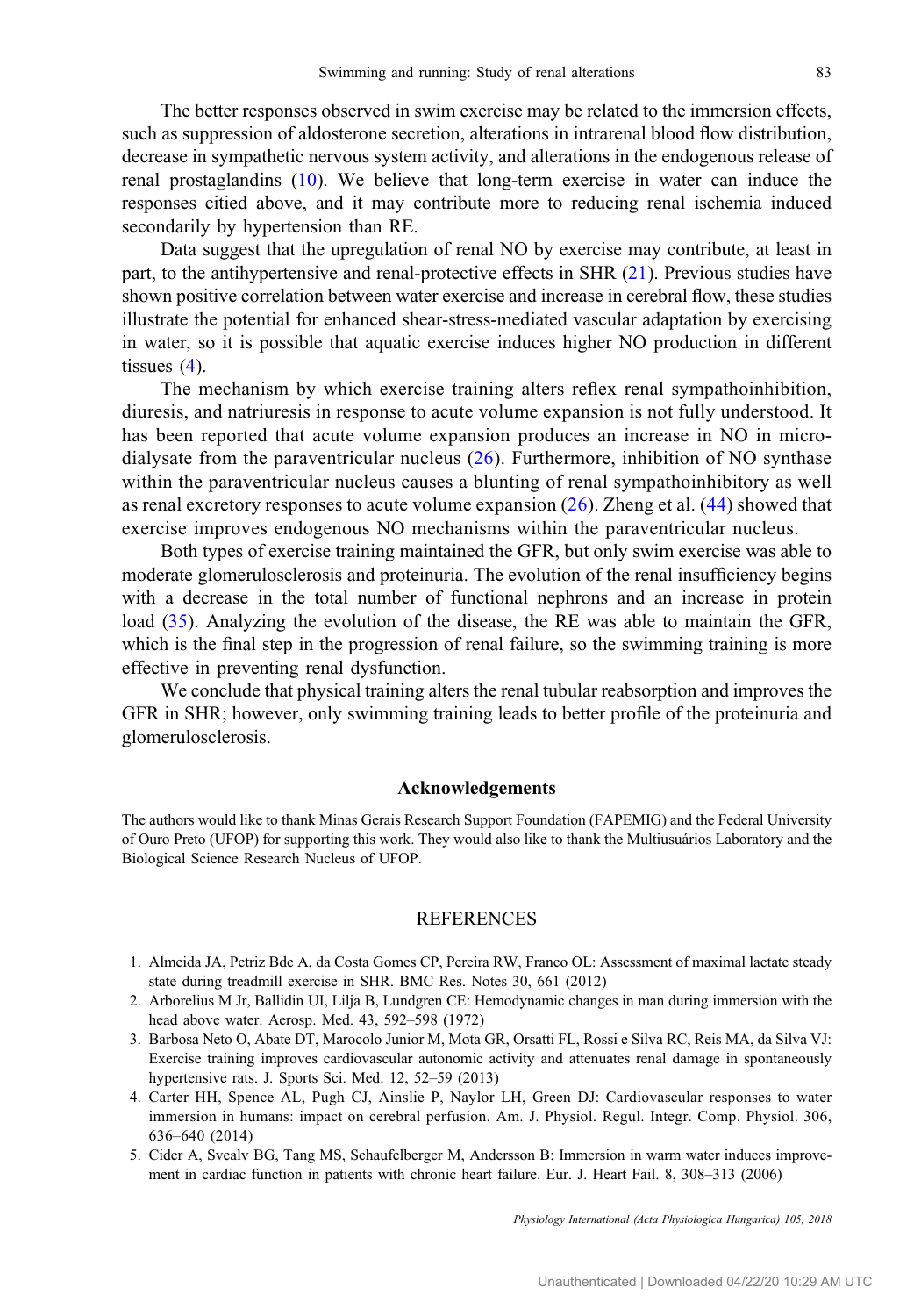- <span id="page-8-0"></span>6. Contarteze RV, Manchado Fde B, Gobatto CA, De Mello MA: Stress biomarkers in rats submitted to swimming and treadmill running exercises. Comp. Biochem. Physiol. A Mol. Integr. Physiol. 151(3), 415–422 (2008)
- 7. Cornelissen VA, Fagard RH: Effects of endurance training on blood pressure, blood pressure-regulating mechanisms, and cardiovascular risk factors. Hypertension 46, 667–675 (2005)
- 8. Endlich PW, Firmes LB, Goncalves WL, Gouvea SA, Moyses MR, Bissoli NS, Reis AM, Abreu GR: Involvement of the atrial natriuretic peptide in the reduction of arterial pressure induced by swimming but not by running training in hypertensive rats. Peptides 32, 1706–1712 (2011)
- 9. Epstein M: Cardiovascular and renal effects of head-out water immersion in man: application of the model in the assessment of volume homeostasis. Circ. Res. 39, 619–628 (1976)
- 10. Epstein M: Renal effects of head-out water immersion in man: implications for an understanding of volume homeostasis. Physiol. Rev. 58, 529–581 (1978)
- 11. Epstein M: Renal effects of head-out water immersion in humans: a 15-year update. Physiol. Rev. 72, 563–621 (1992)
- 12. Fabri T, Machado K, Rezende R, Merces L, Vieira M, Campagnole-Santos M, Rocha-Vieira E, Becker LK: Aquatic and land exercise training affects renal function in rats under isosmotic volume expansion. J. Exerc. Physiol. Online 13, 42–51 (2010)
- 13. Flaim SF, Minteer WJ, Clark DP, Zelis R: Cardiovascular response to acute aquatic and treadmill exercise in the untrained rat. J. Appl. Physiol. Respir. Environ. Exerc. Physiol. 46, 302–308 (1979)
- 14. Floras JS, Notarius CF, Harvey PJ: Exercise training not a class effect: blood pressure more buoyant after swimming than walking. J. Hypertens. 24, 269–272 (2006)
- 15. Gabrielsen A, Warberg J, Christensen NJ, Bie P, Stadeager C, Pump B, Norsk P: Arterial pulse pressure and vasopressin release during graded water immersion in humans. Am. J. Physiol. Regul. Integr. Comp. Physiol. 278, R1583–R1588 (2000)
- 16. Garvin JL, Herrera M, Ortiz PA: Regulation of renal NaCl transport by nitric oxide, endothelin, and ATP: clinical implications. Annu. Rev. Physiol. 73, 359–376 (2011)
- 17. Gauer OH, Henry JP: Neurohormonal control of plasma volume. Int. Rev. Physiol. 9, 145–190 (1976)
- 18. Go AS, Chertow GM, Fan D, McCulloch CE, Hsu CY: Chronic kidney disease and the risks of death, cardiovascular events, and hospitalization. N. Engl. J. Med. 351, 1296–1305 (2004)
- 19. Gomes SG, Silva LG, Santos TM, Totou NL, Souza PM, Pinto KMC, Coelho DB, Becker LK: Elderly hypertensive subjects have a better profile of cardiovascular and renal responses during water-based exercise. J. Exerc. Physiol. Online 19, 21–31 (2016)
- 20. Hajduczok G, Miki K, Hong SK, Claybaugh JR, Krasney JA: Role of cardiac nerves in response to head-out water immersion in conscious dogs. Am. J. Physiol. 253, 242–253 (1987)
- 21. Ito D, Ito O, Cao P, Mori N, Suda C, Muroya Y, Takashima K, Ito S, Kohzuki M: Effects of exercise training on nitric oxide synthase in the kidney of spontaneously hypertensive rats. Clin. Exp. Pharmacol. Physiol. 40, 74–82 (2013)
- 22. Kanazawa M, Kawamura T, Li L, Sasaki Y, Matsumoto K, Kataoka H, Ito O, Minami N, Sato T, Ootaka T, Kohzuki M: Combination of exercise and enalapril enhances renoprotective and peripheral effects in rats with renal ablation. Am. J. Hypertens. 19, 80–86 (2006)
- 23. Katayama K, Ishida K, Saito M, Koike T, Hirasawa A, Ogoh S: Enhanced muscle pump during mild dynamic leg exercise inhibits sympathetic vasomotor outflow. Physiol. Rep. 2, e12070 (2014)
- 24. Kohzuki M, Kamimoto M, Wu XM, Xu HL, Kawamura T, Mori N, Nagasaka M, Kurosawa H, Minami N, Kanazawa M, Saito T, Yoshida K: Renal protective effects of chronic exercise and antihypertensive therapy in hypertensive rats with chronic renal failure. J. Hypertens. 19, 1877–1882 (2001)
- 25. Levey AS, Beto JA, Coronado BE, Eknoyan G, Foley RN, Kasiske BL, Klag MJ, Mailloux LU, Manske CL, Meyer KB, Parfrey PS, Pfeffer MA, Wenger NK, Wilson PW, Wright JT Jr: Controlling the epidemic of cardiovascular disease in chronic renal disease: what do we know? What do we need to learn? Where do we go from here? National Kidney Foundation Task Force on Cardiovascular Disease. Am. J. Kidney Dis. 32, 853–906 (1998)
- 26. Li YF, Mayhan WG, Patel KP: Role of the paraventricular nucleus in renal excretory responses to acute volume expansion: role of nitric oxide. Am. J. Physiol. Heart Circ. Physiol. 285, H1738–H1746 (2003)
- 27. McCullough PA, Franklin BA, Leifer E, Fonarow GC: Impact of reduced kidney function on cardiopulmonary fitness in patients with systolic heart failure. Am. J. Nephrol. 32, 226–233 (2010)
- 28. Miki K, Hayashida Y, Shiraki K: Role of cardiac-renal neural reflex in regulating sodium excretion during water immersion in conscious dogs. J. Physiol. 545, 305–312 (2002)